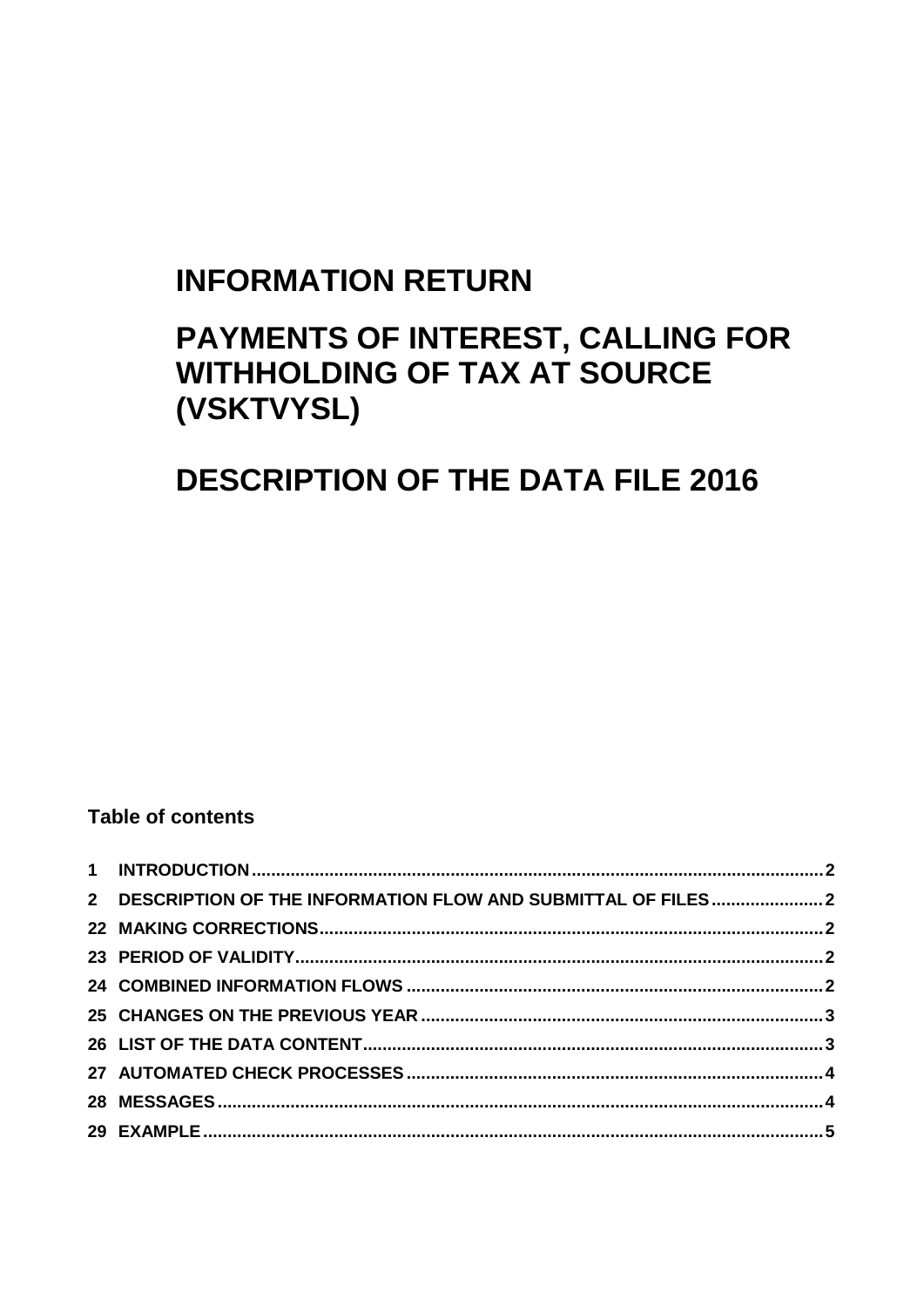### <span id="page-1-0"></span>**1 INTRODUCTION**

This guidance explains the structure of the required inbound file and the check procedures that follow. For more information, see [Description of e-File.](http://www.vero.fi/download/Sahkoisen_ilmoittamisen_yleiskuvaus_ENGL20/%7B956D482C-4A28-48D2-BE25-00112D97AE00%7D/12064)

#### <span id="page-1-1"></span>**2 DESCRIPTION OF THE INFORMATION FLOW AND SUBMITTAL OF FILES**

The information-reporting requirement concerns the institutions that pay out interest on commercial and savings bank deposits, on bonds and debentures, on deposits in employees' banks (personnel service offices) and on the balances remaining on payment accounts in payment institutions.

If you have paid interest to nonresident beneficiaries you must use another information return format (either VSRAERIE or the paper Form 7809).

For more information and instructions, go to the 'Annual Information Returns' pages of the Website, > Forms > Employer Payroll Report and other annual information return forms.

The terms and conditions of convertible loans or of clearance accounts do not have to be delivered to the Tax Administration when you have submitted your return electronically.

Logging in with a Katso ID and password entitles you to submit, on the condition that you have the user privileges of the Master User, Parallel Master User, or Annual Information Report Filer. The system checks your privileges on the basis of the Payer's identity code entry (data element 010; pos. 20-32). If the filer of this information return is an account operator acting on the payor's behalf, this is a mandatory field. The system checks the privileges on the basis of the entry made under Account Operator's Business ID (data element 080; pos. 129-141).

#### <span id="page-1-2"></span>**22 MAKING CORRECTIONS**

For more information, see Making corrections to e-filed submittals of information returns.

#### <span id="page-1-3"></span>**23 PERIOD OF VALIDITY**

This specification sets out the requirements of file formatting that come into force 23 February 2016 and continue to be in force until a new version of this specification is released.

Due date for filing is 15 February 2017.

#### <span id="page-1-4"></span>**24 COMBINED INFORMATION FLOWS**

You may not send us other flows in the same computer file as the VSKTVYSL flow.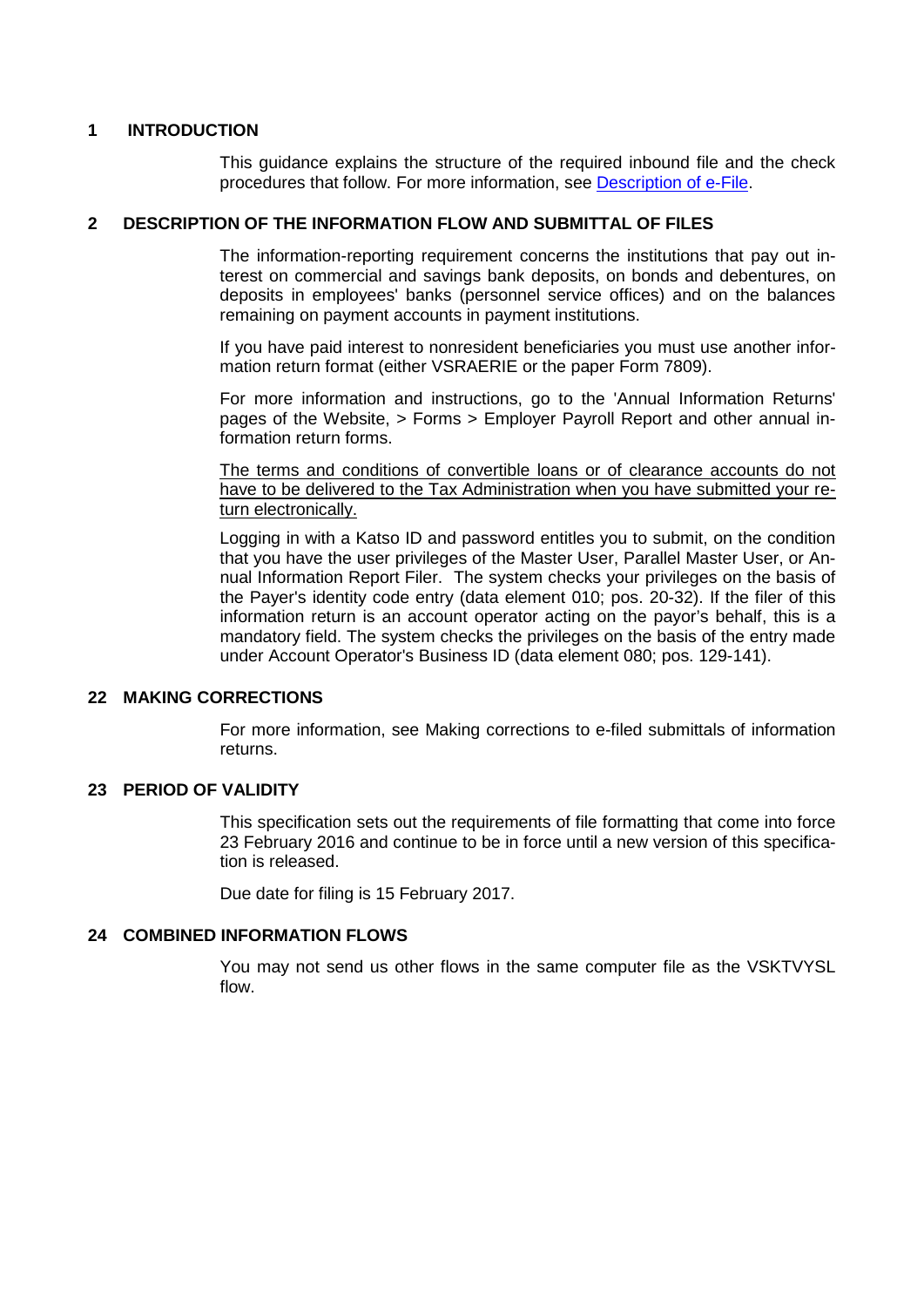## <span id="page-2-0"></span>**25 CHANGES ON THE PREVIOUS YEAR**

| <b>Data Name</b> | Data element               | <b>Description</b>                                   |
|------------------|----------------------------|------------------------------------------------------|
| 10/801           | Document type              | Removed (see Making Corrections)                     |
| 20-32/804        | Payor's ID                 | Now refers to pos. 010                               |
| 15-18/803        | Year of payment            | Now refers to pos. 058                               |
| 35-50/812        | Total paid interest        | Now the format is 'R'.                               |
| 51-66/813        | Total amount of tax at     |                                                      |
|                  | source on interest         | If Data Element format is 'R', entries must have one |
|                  |                            | decimal only.                                        |
|                  |                            | Decimal separator character: the Comma (,)           |
| 143-144/805      | Payor category             | This is a new Data Element.                          |
| 224-258/048      | Software application that  | This is a new Data Element.                          |
|                  | produced this file         |                                                      |
| 146-175/041      | Name of contact person     | This is a new Data Element.                          |
| 177-221/042      | Contact person's telephone | This is a new Data Element.                          |
| 260-273/198      | Send Date and Time -       | This is a new Data Element.                          |
|                  | populated by the service   |                                                      |
|                  | provider                   |                                                      |

٦

## <span id="page-2-1"></span>**26 LIST OF THE DATA CONTENT**

Descriptions of the column entries:

| <b>Position</b> | The place where the data is located; concerns the fixed-length format.                                                                                                                                                                                                                                                 |
|-----------------|------------------------------------------------------------------------------------------------------------------------------------------------------------------------------------------------------------------------------------------------------------------------------------------------------------------------|
| P/V             | P mandatory field<br>V not mandatory field                                                                                                                                                                                                                                                                             |
| Т               | T refers to names and identity codes when making corrections and send-<br>ing in a file that deletes previous entries (082:D). It is required that the<br>name and ID are exactly the same as in the previous filing. No other in-<br>formation is required in a deletion file except the names and identity<br>codes. |
| LЛ              | If there is an asterisk * in the L/T column, it means Tamo will run a check<br>on the user entries.                                                                                                                                                                                                                    |
|                 | V/P means that the field is not mandatory unless special conditions ap-<br>ply. In conditional sections, filling in the field, or the result of a calculation,<br>determine whether some other information is mandatory.                                                                                               |
|                 | # means that you cannot populate the field if the field preceded by a #<br>character is populated. If populating it with a zero is OK, it is mentioned in<br>the Data Element Description text.                                                                                                                        |
|                 | If there is an L in the L/T column, it means that a formula determining the<br>value is in existence, but Tamo does not run an automated check.                                                                                                                                                                        |
|                 | If there is an <b>H</b> in the L/T column, it means that a Message is displayed<br>regarding the entry. However, this does not prevent the submittal.                                                                                                                                                                  |
|                 | There may be several of the above comments made in the L/T column if<br>the entries are subject to calculations and automated checks.                                                                                                                                                                                  |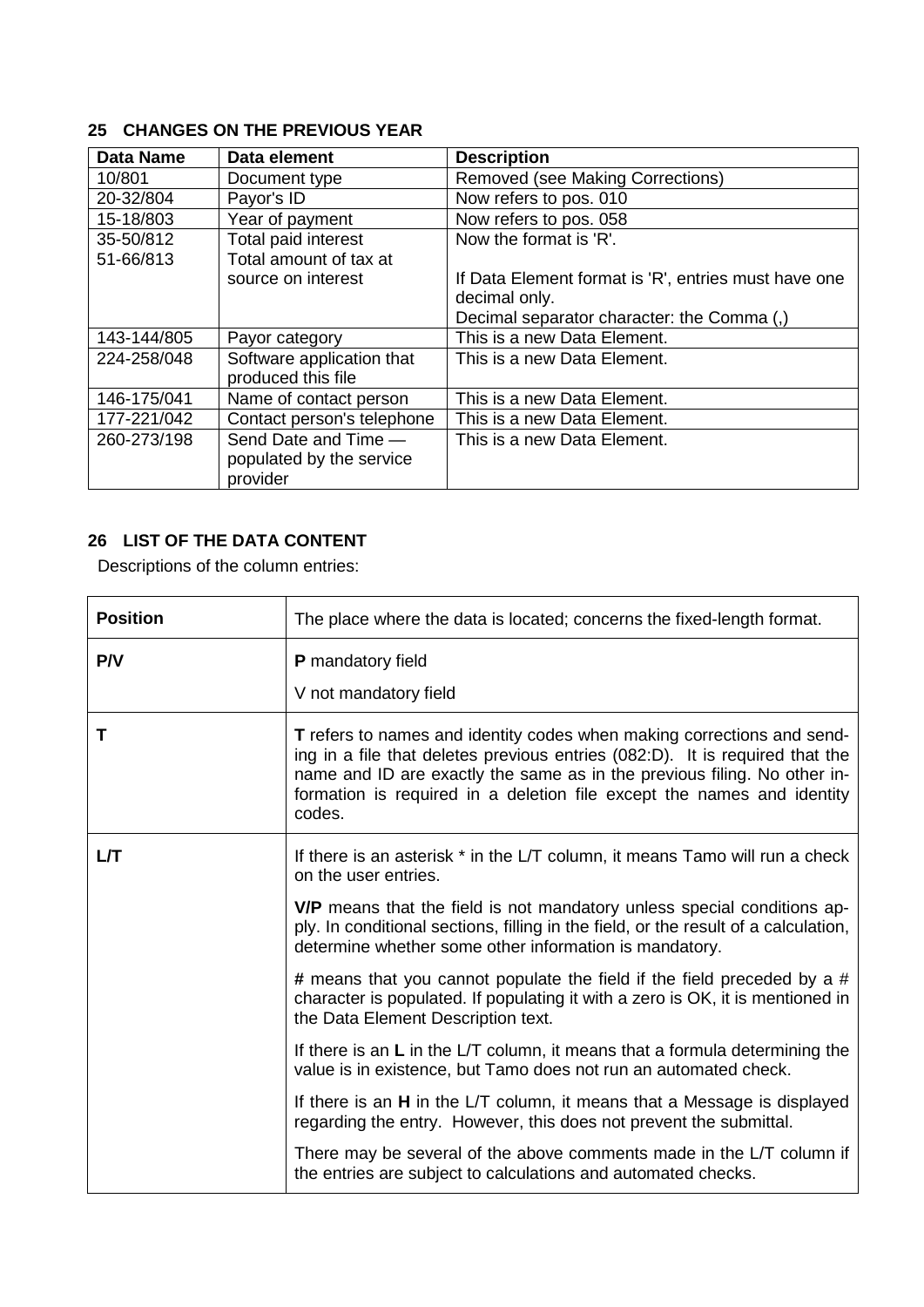| <b>Permissible values:</b> $\vert$ This column contains the relevant permissible values, separated by $\vert$ |        |  |  |  |  |
|---------------------------------------------------------------------------------------------------------------|--------|--|--|--|--|
|                                                                                                               | comma. |  |  |  |  |

| Position   Code   P/V |     |        | $\mathsf{T}$ | L/T | <b>Description</b>                                                                                                                                                                                                                                                                                                                                                                                                                                                                                                      | Format             | Permissi-<br>ble val-<br>ues:    |
|-----------------------|-----|--------|--------------|-----|-------------------------------------------------------------------------------------------------------------------------------------------------------------------------------------------------------------------------------------------------------------------------------------------------------------------------------------------------------------------------------------------------------------------------------------------------------------------------------------------------------------------------|--------------------|----------------------------------|
| $1 - 8$               | 000 | P      | T            |     | File identifier                                                                                                                                                                                                                                                                                                                                                                                                                                                                                                         | AN <sub>8</sub>    | <b>VSKTVYSL</b>                  |
| $12 - 13$             | 802 | P      | T            |     | Type of interest<br>8A Interest on bank deposits (paid to bank account<br>holders by commercial or savings banks accepting de-<br>posits from the public-must be reported separately for<br>each banking entity).<br>8B Interest on bonds and debentures (separately for<br>each issue)<br>8C Interest on the balances of deposits in employee<br>banks (personnel service offices), of client accounts in<br>payment institutions, and interest paid by the Finnish<br>branch offices of foreign payment institutions. | AN <sub>2</sub>    | 8A, 8B, 8C                       |
| $15 - 18$             | 058 | P      | T            |     | Year of payment<br>The year of payment is the calendar year when pay-<br>ment took place.                                                                                                                                                                                                                                                                                                                                                                                                                               | <b>VVVV</b>        | 2016                             |
| $20 - 32$             | 010 | P      | T            |     | Payor's ID                                                                                                                                                                                                                                                                                                                                                                                                                                                                                                              | <b>YTUNNUS</b>     |                                  |
| 35-50                 | 812 | P      |              |     | Total paid interest                                                                                                                                                                                                                                                                                                                                                                                                                                                                                                     | R14,1              |                                  |
| 51-66                 | 813 | P      |              |     | Total amount of tax at source on interest                                                                                                                                                                                                                                                                                                                                                                                                                                                                               | R14,1              |                                  |
| 68-127                | 814 | P      | T            |     | Additional information                                                                                                                                                                                                                                                                                                                                                                                                                                                                                                  | AN60               |                                  |
| 129-141               | 080 | V      | T            |     | Account operator's Business ID                                                                                                                                                                                                                                                                                                                                                                                                                                                                                          | <b>YTUNNUS</b>     |                                  |
| 143-144               | 805 | P      |              |     | Payor category<br>01 Bank accepting deposits from the public<br>02 Employee bank (personnel service)<br>03 Finnish branch office of a foreign credit institution<br>04 State of Finland<br>05 Domestic payment institution<br>06 Other issuer of bonds and debentures<br>07 Finnish branch office of a foreign institution                                                                                                                                                                                              | AN <sub>2</sub>    | 01, 02,<br>03, 04,<br>05, 06, 07 |
| 146-175               | 041 | $\vee$ |              |     | Name of contact person                                                                                                                                                                                                                                                                                                                                                                                                                                                                                                  | AN30               |                                  |
| 177-211               | 042 | V      |              |     | Contact person's telephone                                                                                                                                                                                                                                                                                                                                                                                                                                                                                              | PUHELIN2           |                                  |
| 224-258               | 048 | P      |              |     | Software application that produced this file                                                                                                                                                                                                                                                                                                                                                                                                                                                                            | AN35               |                                  |
| 260-273               | 198 | V      |              |     | Send Date and Time $-$ populated by the service pro- DDMMYYY<br>vider                                                                                                                                                                                                                                                                                                                                                                                                                                                   | Υ<br><b>HHMMSS</b> |                                  |
|                       | 999 | P      |              |     | Final identifier                                                                                                                                                                                                                                                                                                                                                                                                                                                                                                        | N <sub>8</sub>     |                                  |

## <span id="page-3-0"></span>**27 AUTOMATED CHECK PROCESSES**

Not applicable to this information flow.

### <span id="page-3-1"></span>**28 MESSAGES**

Not applicable to this information flow.